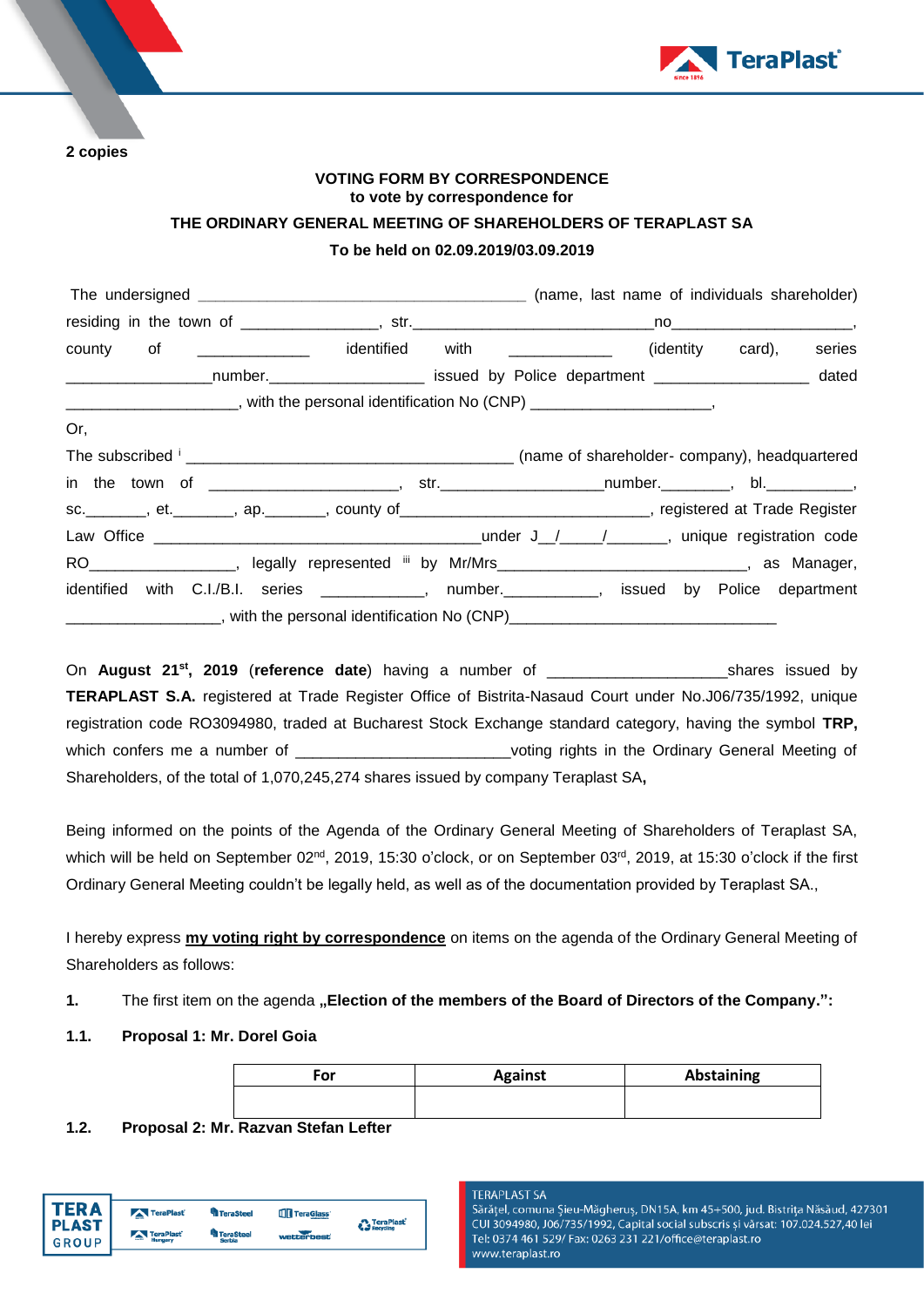

| ∙or | <b>Against</b> | Abstaining |
|-----|----------------|------------|
|     |                |            |

#### **1.3. Proposal 3: Mrs. Magda-Eugenia Palfi**

| ۰or | <b>Against</b> | <b>Abstaining</b> |
|-----|----------------|-------------------|
|     |                |                   |

#### **1.4. Proposal 4: Mr. Sorin Olaru**

| ۰or | <b>Against</b> | Abstaining |
|-----|----------------|------------|
|     |                |            |

#### **1.5. Proposal 5: Mr. Alexandru Stanean**

| ∙or | <b>Against</b> | Abstaining |
|-----|----------------|------------|
|     |                |            |

#### **1.6. Proposal 6: Mr. Liviu Ciupe**

| ∙or | <b>Against</b> | <b>Abstaining</b> |
|-----|----------------|-------------------|
|     |                |                   |

2. The second item on the agenda: "The establishing of the validity of the mandate of the Board **members, starting with September 14th 2019. The Board of Directors proposes that mandate length will be 1(one) year."**

| or | <b>Against</b> | Abstaining |
|----|----------------|------------|
|    |                |            |

**3.** The third item on the agenda: "**The election of the external financial auditor of the Company."**

#### **3.1.Proposal 1: DELOITTE AUDIT S.R.L.**

| $-01$<br>יטי | <b>Against</b> | Abstaining |
|--------------|----------------|------------|
|              |                |            |

**4.** The fourth item on the agenda: "**The election of the internal financial auditor of the Company."**

## **4.1.Proposal 1 : JP Auditors & Advisors S.R.L.**

| or | <b>Against</b> | <b>Abstaining</b> |
|----|----------------|-------------------|
|    |                |                   |

5. The fifth item on the agenda: "The establishing of the validity of the mandate of the external financial **auditor and internal financial auditor."**

| FR A                         | TeraPlast                         | <sup>4</sup> TeraSteel     | <b>TIT</b> TeraGlass' | <b>A</b> TeraPlast |
|------------------------------|-----------------------------------|----------------------------|-----------------------|--------------------|
| <b>PLAST</b><br><b>GROUP</b> | TeraPlast <sup>®</sup><br>Hungary | <b>TeraSteel</b><br>Serbia | wetterbest            | <b>Recycling</b>   |
|                              |                                   |                            |                       |                    |

#### **TERAPLAST SA**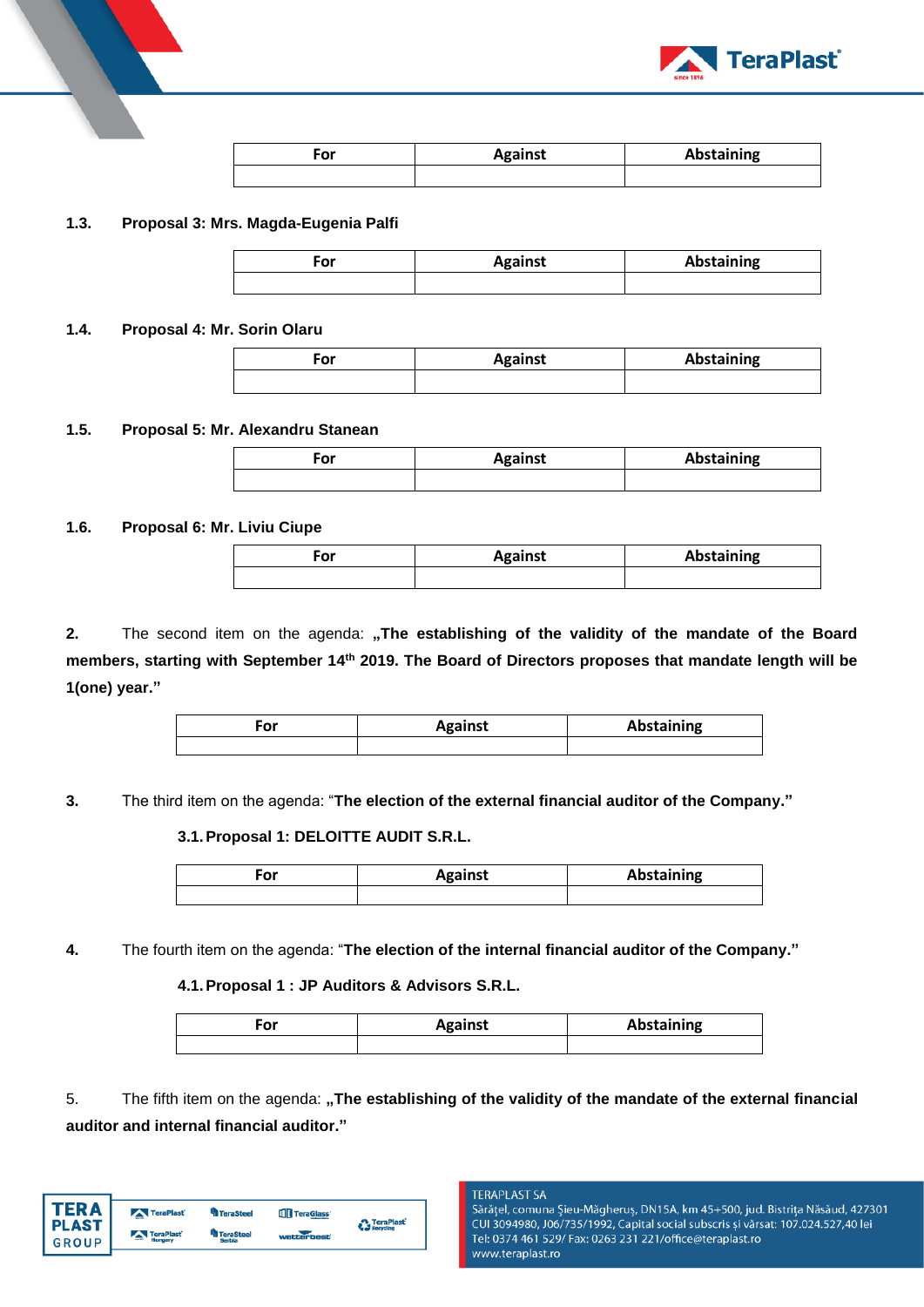

| For | <b>Against</b> | Abstaining |
|-----|----------------|------------|
|     |                |            |

6. The sixth item on the agenda: "The approval of the remuneration of the external financial auditor and **internal financial auditor."**

| ∙or | <b>Against</b> | <b>Abstaining</b> |
|-----|----------------|-------------------|
|     |                |                   |

7. The seventh item on the agenda: "The approval of the striking off from the Trade Register of Bistrita-**Năsăud the mentions concerning the auditor whose appointment will not be extended, if applicable."**

| ~" | <b>Against</b> | <b>Abstaining</b> |
|----|----------------|-------------------|
|    |                |                   |

8. The eighth item on the agenda: "Mandating Mr Dorel Goia and Mr Alexandru Stânean to negotiate and **any of them to sign the administrative contracts of the directors and the contracts with the external financial auditor and the internal financial auditor, in the name and on behalf of the Company."**

| ∙or | <b>Against</b> | <b>Abstaining</b> |
|-----|----------------|-------------------|
|     |                |                   |

9. The ninth item on the agenda: "**Empowering of Mr Dorel Goia to sign for and on behalf of all shareholders present at the assembly, the Decision of O.G.M.S**.":

| Ξor | <b>Against</b> | Abstention |  |  |
|-----|----------------|------------|--|--|
|     |                |            |  |  |

**10.** The tenth item on the agenda: "**Empowering the legal adviser, Mrs. Diana Octavia Bretfelean, to accomplish all formalities regarding registration of the Decision of O.G.M.S. at the Trade Register of Bistrita-Nasaud Law Court and to publish such decision in the Official Gazette of Romania, Part 4."**

| ∂or | <b>Against</b> | Abstention |  |  |
|-----|----------------|------------|--|--|
|     |                |            |  |  |

## **I hereby attach a copy of the valid ID iii /register certificate iv.**

## **Note : Please tick the "X" in the appropriate box vote**. **The other cells shall not be completed with any sign,**

This voting form was drawn up in accordance with the provisions of Law no. 24/2017 on the issuers of financial instruments and market operations, as well as A.S.F. Regulation No.5/2018.

This voting form is completed by the company's shareholder, each and every box vote, dated and signed properly.

| <b>Recycling</b> | <b>P</b> TeraPlast |
|------------------|--------------------|

**TERAPI AST SA**